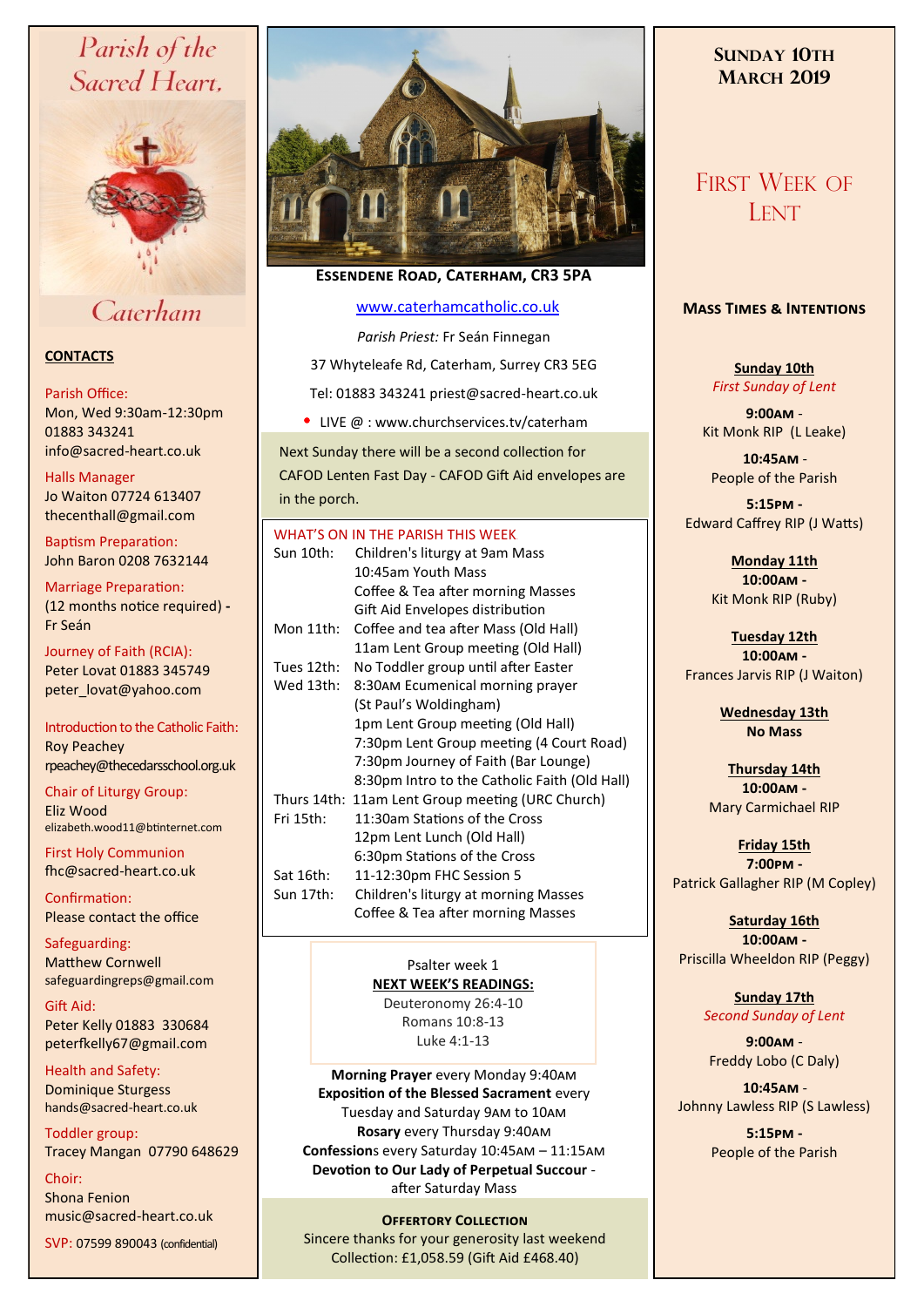#### **P A R I S H**

# **GIFT AID ENVELOPE C O L L E C T I O N**

To all Gift Aid donors (both weekly envelopes and standing order). Your new envelopes for the new tax year will be available for collection at all Masses this Sunday. Please pick them up from the table in the porch. For anyone wanting to join our Gift Aid scheme, forms will be available from Peter Kelly.

#### **C A T E R H A M O V E R S E A S A I D T R U S T**

Fundraising Spring Concert in aid of Caterham Overseas Aid Trust and Hope/ Malawi. Saturday 16th March at 7pm in Caterham Baptist Church, 4 Beechwood Road, Caterham. Featuring INDIGO+0 local folk group and introducing Beth & Alexandra two vocalists from Trinity School. Tickets £7 available from Pauline Johns, 11 Ashwick Close, Caterham Tel: 01883 341909 or email: Pauline.johns @btinternet.com

## **F A I R T R A D E**

Thank you to everyone who generously supported the Fairtrade Stall last Sunday. Goods to the value of £425 were sold.

### **D O U B L E C C L U B**

Welcome to the winners of the March draw of the Double C Club

- £70 Pat Magnus
- £50 Niki Handover

# £30 Angela Eade

We are still looking for members to join this parish fund raising club I will be in the Porch after all Mass this weekend, so if you would like to join or have any questions please come and see me. All money apart for the 3 prizes drawn each month goes to the parish so for less than 1 cup of coffee per month you would be contributing to the parish with an added bonus of maybe being a winner.

#### **P A R I S H P I L G R I M A G E T O T H E H O L Y L A N D 1 1 T H - 1 8 T H M A Y 2 0 2 0 – F I N A L C A L L !**

The final date for registering an interest in this trip is Friday 15th March.



Please email info@sacred-heart.co.uk or telephone the Parish Office 01883 343241, and details of the extensive itinerary for the pilgrimage will be sent to you.



# **J O U R N E Y O F F A I T H**



Do you find the sacrament of Reconciliation scary? Come and be reconciled with Reconciliation!

Join us – and also for our consideration of the readings for next Sunday

All welcome! 8.00p.m. Wednesday 13th March, in the Bar Lounge

# **L E N T G R O U P S**

Come and join a Lent Group and meet new people. Even if you can only manage 1 or 2 meetings you are very welcome.

The book for the course is: Journeying with Jesus. £4.99 available in the porch.

| <b>DAY</b> | <b>TIME</b>        | <b>LEADER</b>        | <b>VENUE</b>                 |
|------------|--------------------|----------------------|------------------------------|
| Sunday     | 7.30 <sub>pm</sub> | Peter Lovat          | Godstone                     |
| Monday     | 11.00am            | Eliz Wood            | Old Hall                     |
| Weds       | 1.00 <sub>pm</sub> | <b>Marion Copley</b> | Old Hall                     |
|            | 7.30 <sub>pm</sub> | Eliz Wood            | 4 Court Rd                   |
|            | 7.30 <sub>pm</sub> | Peter Lovat          | Bar Lounge                   |
|            |                    | Journey of Faith     |                              |
| Thursday   | 11.00am            | <b>URC</b>           | <b>URC Church, Harestone</b> |
|            |                    |                      | Valley Rd, Caterham          |

Contact nos: Peter Lovat 01883 345749 or Eliz Wood 07905292936

#### **FRIDAYS IN LENT**

11.30am Stations of the Cross

12.00pm Lent Lunches in the Old Hall. All donations will go to CAFOD, SVP, Madaba Christians and the Catenians.

6.30pm Stations of the Cross

#### **CAFOD C A F O D L E N T F A S T D A Y – F R I D A Y 1 5 T H M A R C H** lustoneworld

'We are all responsible for all.' (St John Paul II) CAFOD helps the poorest, most hard-to-reach people around the world, people who are facing drought, conflict, disease and injustice. Working through the local Church, CAFOD can enable our support to reach to the ends of the earth. On Friday 15th

March we are invited to eat more simply than usual and give the money that we save to help those who are in need. The CAFOD Group will lead the Stations of the Cross at 11am that day, followed by a soup lunch. The second collection on Sunday 17th March will be the Lent Fast Day collection. CAFOD envelopes will be available

to receive your donations. Please gift aid if you are a tax payer.

Lent Prayer:

Lord, open my heart to others, especially those who hunger and hurt. Inspire and move me to stretch out my hand in love to those in need, so all people may flourish. Amen

**P L A N N I N G A N D P R E P A R I N G F O R L E N T**

The shop has books and children's activities to guide us through Lent. LENT EXTRA £2.25 has daily prayer and readings with interesting articles including one from Kathryn Jenkins plus activities for children. Come and see while stocks last.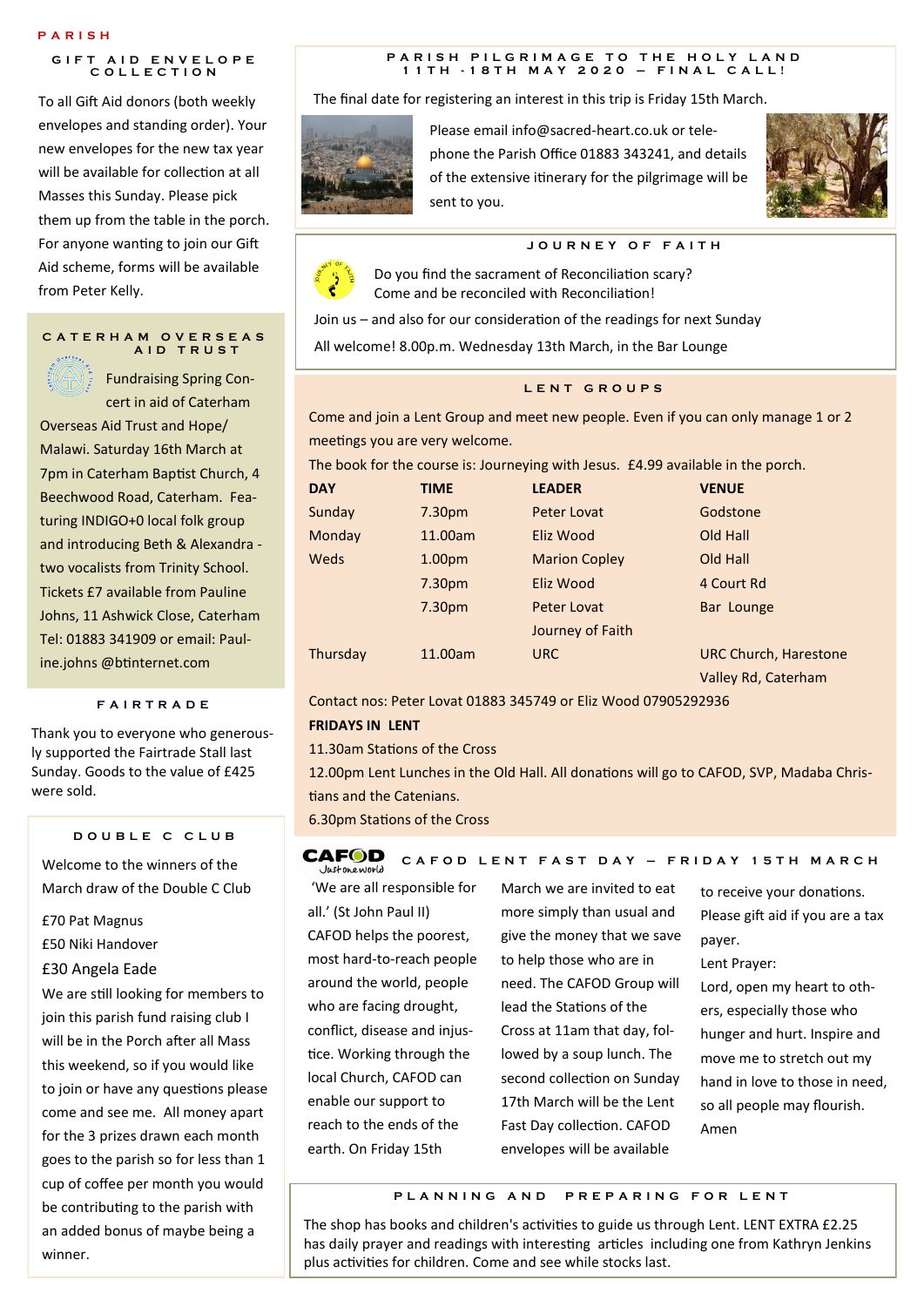**Your Prayers are requested for the following people who are ill or housebound**: John Saunders; Helen Keogh; Daisy Hill; Christopher Browne; Krista Thompson; Jane Hill; Rosemary Whale; Pam Weaver; Jimmy Mullen; Margaret Robertson; Heather Tordimah; Jenny Rowen; Elizabeth Daley; Eileen, Mel & Rose Lattimore; Bryan Smith; Oliver Farrell; Seeta Pillay; Elise O'Connor, John Gilford, Chris Norman, Baby Tabitha Harrison, Mary Wallace, Gina Waiton, Joe Kelly, Ian Lester, Fred Ardley, Charmaine Wise, Breda Sharpe, Richard Sowa, Val Williams, Emma Newton, Charley Lunn, Ursula Koh, Riche Ahearne, Enny Martin, Tony McCoy, Fr John Hartley, Fr Seán, Yvonne Perera, Joan Stocks, Tony Roche & Dorothy McKenzie .

# **B A P T I S M**

25 Arabella Doshi and Emelie Wolf-McCleave will be baptised here next weekend. Please keep them in your prayers.

## **A M A S S F O R P E A C E**

Not actually a celebration of Mass, but a reverent dance event in the Church as a rather different Lent devotion, to the music of John Rutter. Saturday April 6th at 12:15pm. All welcome

# **P L A N T S A L E – 1 9 T H M A Y**

Have you noticed the lovely crocuses on the lawn as you arrive for Mass. These have been planted by the Beavers over the past 3 years and the cost of the bulbs was paid for last year from the money we made at our last Plant Sale. They would like to beaver away again this year to continue with their good work. We are holding the Plant Sale this year on the 19th of May after all Masses. It would be great if all gardeners plant a few extra seeds, divide that plant you have intended to do and pot it up for our sale. With your help, we can make this years sale as great a success as last year.

## **M A D A B A L I N K U P D A T E**

Samir Kikhwa's operation took place in Amman as planned on Wednesday. The latest news is that he is recovering well. Thanks to everyone for their prayers and financial support.

Fr Sean has kindly decided to donate Lenten alms collected this year to Madaba for the refugees and the poor of the parish of St John the Baptist. Please place contributions in the basket in the church porch after masses on Sunday.

Easter cards will be available for 2 weeks from Sunday March 17th.Please sign one of these and send a supportive message to a refugee family. They will be taken to Madaba and distributed at Easter. The refugees greatly value being remembered in this way.

The date of the next parish lunch in support of Madaba will be on Sunday 12th May. Please keep the date free. More details later.

# ST FRANCIS CATHOLIC PRIMARY SCHOOL

| <b>BASICAL SECTION AND SECTION AND SECTION AND SECTION AND</b> | <b>St Francis Catholic</b>      | and that helps them feel a       | pro-environmental behaviours."     | friends and family to vote for    |
|----------------------------------------------------------------|---------------------------------|----------------------------------|------------------------------------|-----------------------------------|
|                                                                | Primary School, Ca-             | responsibility for nature by     | So please help benefit the chil-   | them too! It's really easy and    |
|                                                                | terham, have been               | caring for it themselves. The    | dren of St Francis.                | there's no minimum spend, so      |
|                                                                | chosen to take part in the cus- | <b>Natural Connection Demon-</b> | You can vote in store at Tesco     | even if you don't do your main    |
|                                                                | tomer vote for a Bags of Help   | strations Project, Natural       | Caterham-on-the-Hill, Redhill      | shop at Tesco, you can still sup- |
|                                                                | grant from Tesco.               | England 2016 found "             | and Edenbridge during March        | port St Francis. Just ask for a   |
|                                                                | The school hopes to provide     | emerging evidence that con-      | and April, and give St Francis the | blue token when paying for your   |
|                                                                | their pupils with a garden      | nection to nature is associat-   | opportunity to be awarded a        | shopping and pop it in the box    |
|                                                                | they're proud of, can learn     | ed with certain wellbeing,       | grant of up to £4000 to fund       | for St Francis' School Little Ex- |
|                                                                | from, feel a connection with    | educational outcomes and         | their project. Please ask your     | plorers' Pond. Thank you          |

Local family looking for someone to look after their tortoise when they are away. Usually at school holiday time. Can pay £10 per week. Please email Sue at sue.fanthome@gmail.com

### **A D O R E ( A L T O N D A Y O F R E N E W A L ) – S A T U R D A Y 2 3 R D M A R C H 1 1 . 0 0 - 4 . 0 0**

You are warmly welcome to a mini-retreat day (or morning/afternoon) of spiritual refreshment and renewal, focussing on Renewal and Prayer. At Alton School, Anstey Lane, Alton GU34 2NG. 11.00am Rosary; 11.30am Mass; 12.15 Adoration of the Blessed Sacrament; 1.00pm Shared lunch (please bring finger food to share); 2.00pm Praise & Worship; 2.30 Talk "Charismatic Prayer"– Jenny Baker; 3.30 Prayer for healing. We end about 4pm.

There is no need to register in advance, and no charge (though a collection will be taken to cover costs). For more information and directions, see poster or website: www.altonrenewal.com Or telephone Alastair Emblem on 01252 714809.

Next month's meeting 27th April "Praying for the Power of the Holy Spirit" – Speakers: Geoff & Gina Poulter